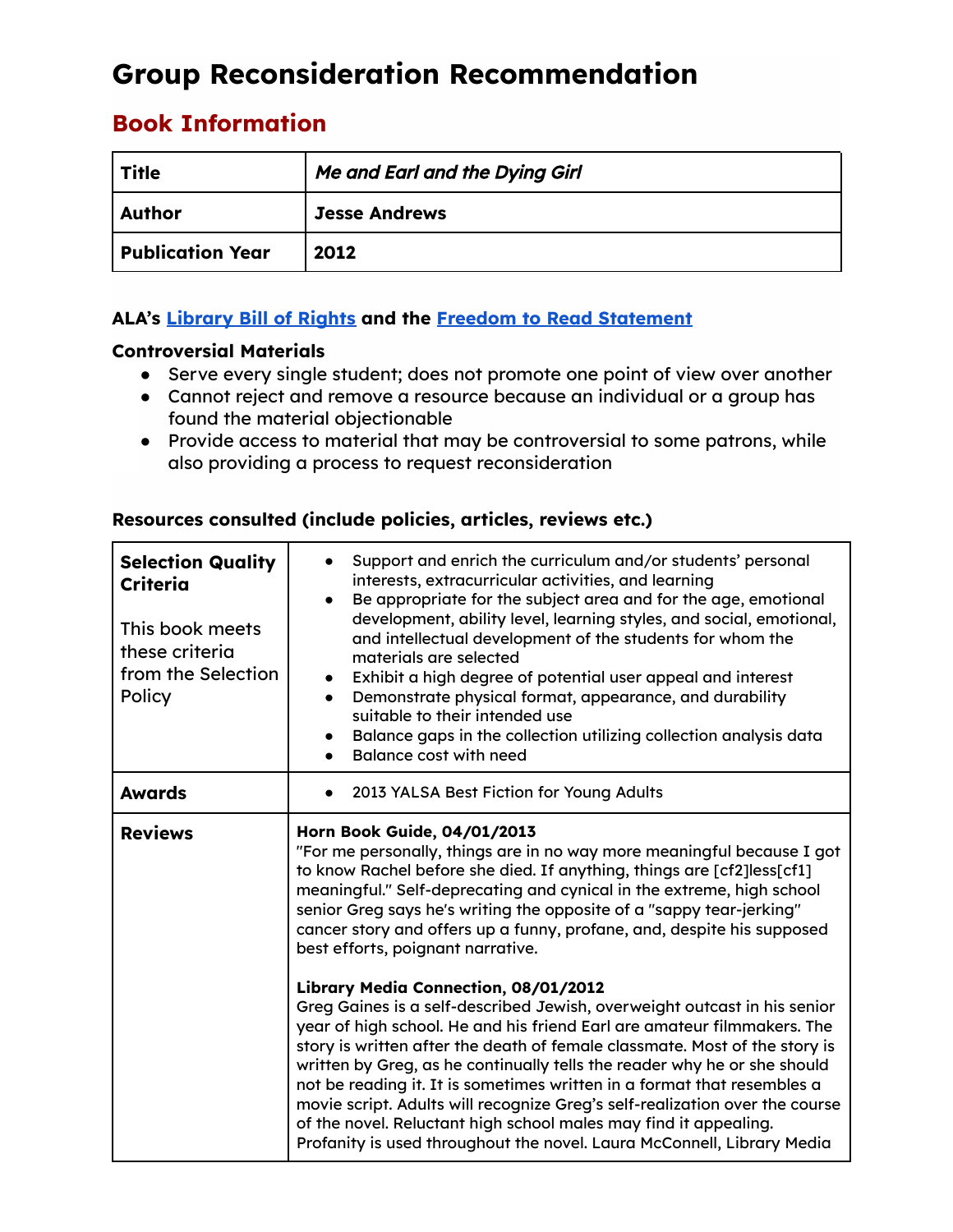|                                         | Specialist, Brush (Colorado) Middle School. ADDITIONAL SELECTION                                                                                                                                                                                                                                                                                                                                                                                                                                                                                                                                                                                                                                                                                                                                                                                                                                                                                                                                                                                                                                                                                                                                                                                                                                                                                                                                                                                                                                                                                                                                                                                                                                                                                                               |
|-----------------------------------------|--------------------------------------------------------------------------------------------------------------------------------------------------------------------------------------------------------------------------------------------------------------------------------------------------------------------------------------------------------------------------------------------------------------------------------------------------------------------------------------------------------------------------------------------------------------------------------------------------------------------------------------------------------------------------------------------------------------------------------------------------------------------------------------------------------------------------------------------------------------------------------------------------------------------------------------------------------------------------------------------------------------------------------------------------------------------------------------------------------------------------------------------------------------------------------------------------------------------------------------------------------------------------------------------------------------------------------------------------------------------------------------------------------------------------------------------------------------------------------------------------------------------------------------------------------------------------------------------------------------------------------------------------------------------------------------------------------------------------------------------------------------------------------|
|                                         | School Library Journal, 07/01/2012<br>Gr 9 Up-This debut novel is told from the point of view of intensely<br>self-critical Greg S. Gaines, an aspiring filmmaker. A self-described<br>pasty-faced failure with girls, the 17-year-old spends most of his time<br>with his friend Earl, a foul-mouthed kid from the wrong side of town,<br>watching classic movies and attempting to create their own cinematic<br>masterpieces. When Greg's mother learns that Rachel, one of his<br>classmates, has been diagnosed with leukemia, she encourages him to<br>rekindle the friendship that started and ended in Hebrew school. While<br>Greg promises that his story will contain "zero Important Life Lessons,"<br>his involvement with Rachel as her condition worsens nonetheless has<br>an impact. In a moment of profundity, however, Greg also argues,<br>"things are in no way more meaningful because I got to know Rachel<br>before she died. If anything, things are less meaningful." Andrews<br>makes use of a variety of narrative techniques to relate the story:<br>scenes are presented in screenplay format and facts are related as<br>numbered and elaborated-upon lists that are tied together by a<br>first-person narrative divided into chapters indicated with<br>self-deprecating titles (e.g., "I put the 'Ass' in 'Casanova'"). While the<br>literary conceit—that the protagonist could be placed in a traditionally<br>meaningful situation and not grow-is irreverent and introduced with a<br>lot of smart-alecky humor, the length of the novel (overly long) and<br>overuse of technique end up detracting from rather than adding to the<br>story.-Amy S. Pattee, Simmons College, Boston Copyright 2012 Reed<br><b>Business Information.</b> |
|                                         | Publishers Weekly, 02/06/2012<br>In his debut novel, Andrews tackles some heavy subjects with<br>irreverence and insouciance. Senior Greg Gaines has drifted through<br>high school trying to be friendly with everyone but friends with no one,<br>moving between cliques without committing. His only hobby is making<br>awful movies with his foul-mouthed pal Earl. Greg's carefully<br>maintained routine is upset when his mother encourages him to spend<br>time with Rachel, a classmate suffering from leukemia. Greg<br>begrudgingly rekindles his friendship with Rachel, before being conned<br>into making a movie about her. Narrated by Greg, who brings<br>self-deprecation to new heights (or maybe depths), this tale tries a little<br>too hard to be both funny and tragic, mixing crude humor and painful<br>self-awareness. Readers may be either entertained or exhausted by the<br>grab bag of narrative devices Andrews employs (screenplay-style<br>passages, bulleted lists, movie reviews, fake newspaper headlines,<br>outlines). In trying to defy the usual tearjerker tropes, Andrews ends up<br>with an oddly unaffecting story. Ages 14-up. Agent: Matt Hudson,<br>William Morris Endeavor. (Mar.)<br>Booklist, 03/01/2012<br>Kirkus Review, 02/15/2012                                                                                                                                                                                                                                                                                                                                                                                                                                                                                      |
| <b>Additional</b><br><b>Information</b> | Common Sense Media rates 4/5 stars, ages 14+<br>2015 Film adaptation (2015)<br>Published in 2012<br>Recommended grades 9+ grade (SLJ)<br>High interest/low level (RL 5.2IL 9-12)                                                                                                                                                                                                                                                                                                                                                                                                                                                                                                                                                                                                                                                                                                                                                                                                                                                                                                                                                                                                                                                                                                                                                                                                                                                                                                                                                                                                                                                                                                                                                                                               |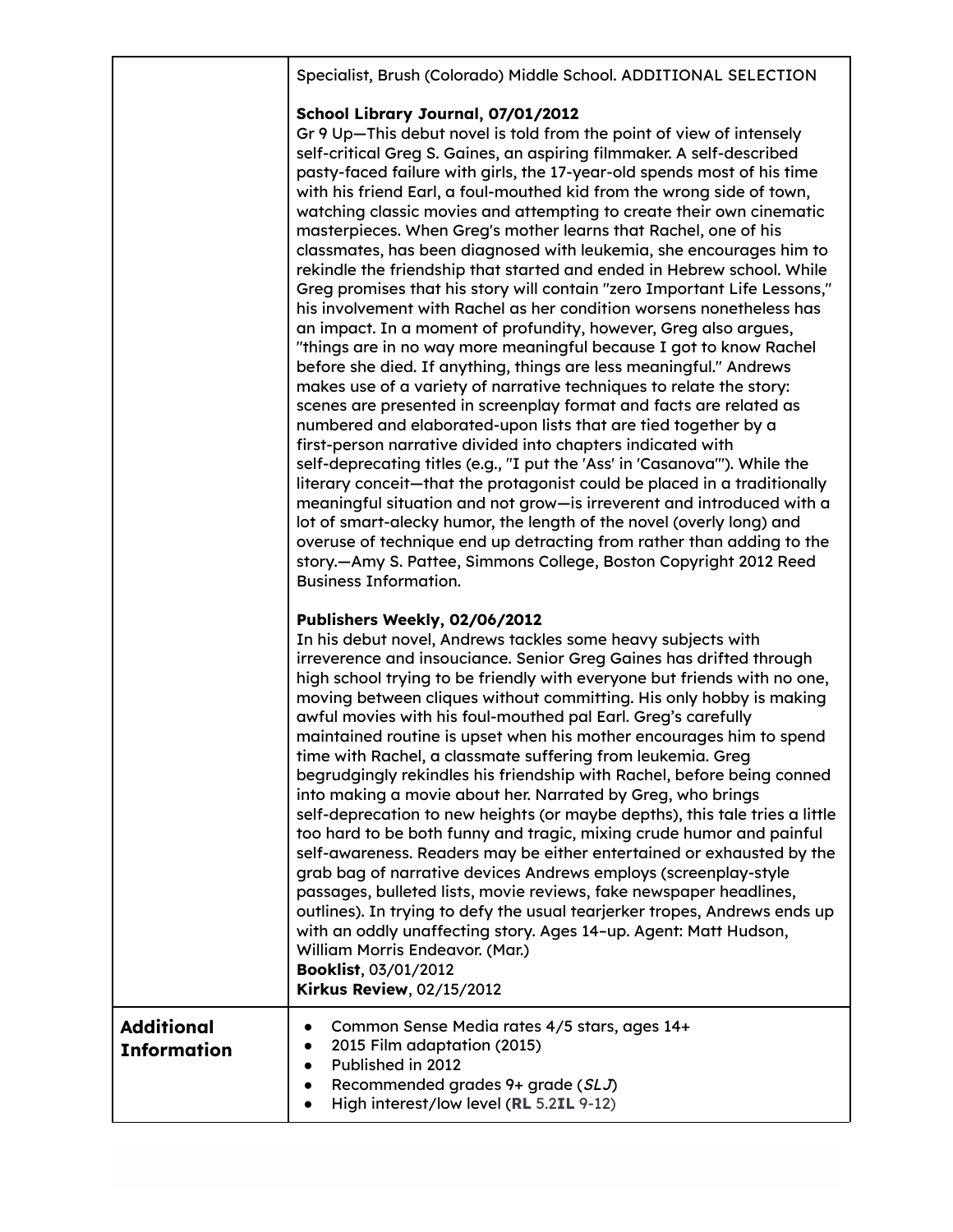# **Group Recommendation**

# **Date of Review:** 11/15/2021

#### **Have all members of the committee read the material entirely? If not, why?**

Yes, all members read the book in its entirety.

#### **Recommend for Following Collections:**

| K-5:   | Nο  |
|--------|-----|
| 6-7:   | Nο  |
| 8-9:   | YES |
| 10-12: | YES |

## **Justification and comments (include majority and minority positions):**

After careful and thoughtful review and discussion of this title in its entirety, the committee decided to retain the book in the collections at the 8-12 grade level.

Me and Earl and the Dying Girl deals with cancer, loss, and grief in a manner distinct from other books. The unique format of the multi-genre writing mirrors the main character's personality and interests. The novel portrays both realistic and dysfunctional family relationships and shows how teenagers do not always know how to handle their emotions, and, in fact, that they do not have the maturity and/or skill set to handle difficult emotions like grief.

According to the American Library Association's "**Diverse Collections: An Interpretation of the Library Bill of Rights**," a diverse collection should contain "content by and about a wide array of people and cultures to authentically reflect a variety of ideas, information, stories, and experiences." In Me and Earl and the Dying Girl, diverse characters from different backgrounds clash and find a commonality. The city school setting and dynamic also provides a different perspective from a suburban school community.

The American Library Association states in **"Access to Library Resources and Services for Minors: An Interpretation of the Library Bill of Rights**" that

...children and young adults unquestionably possess First Amendment rights, including the right to receive information through the library in print, sound, images, data, social media, online applications, games, technologies, programming, and other formats.

While sex is discussed in the novel, it is not explicitly described and is easily skippable. Profanity is found throughout the novel and was primarily used in dialogue between two friends, which can be authentic for age and situation. While not a primary selection for a secondary collection, this book is a good fit for needed areas and the cost-need/benefit makes it a solid purchase for the collection. This book fulfills a need in the collection as it appeals to reluctant readers.